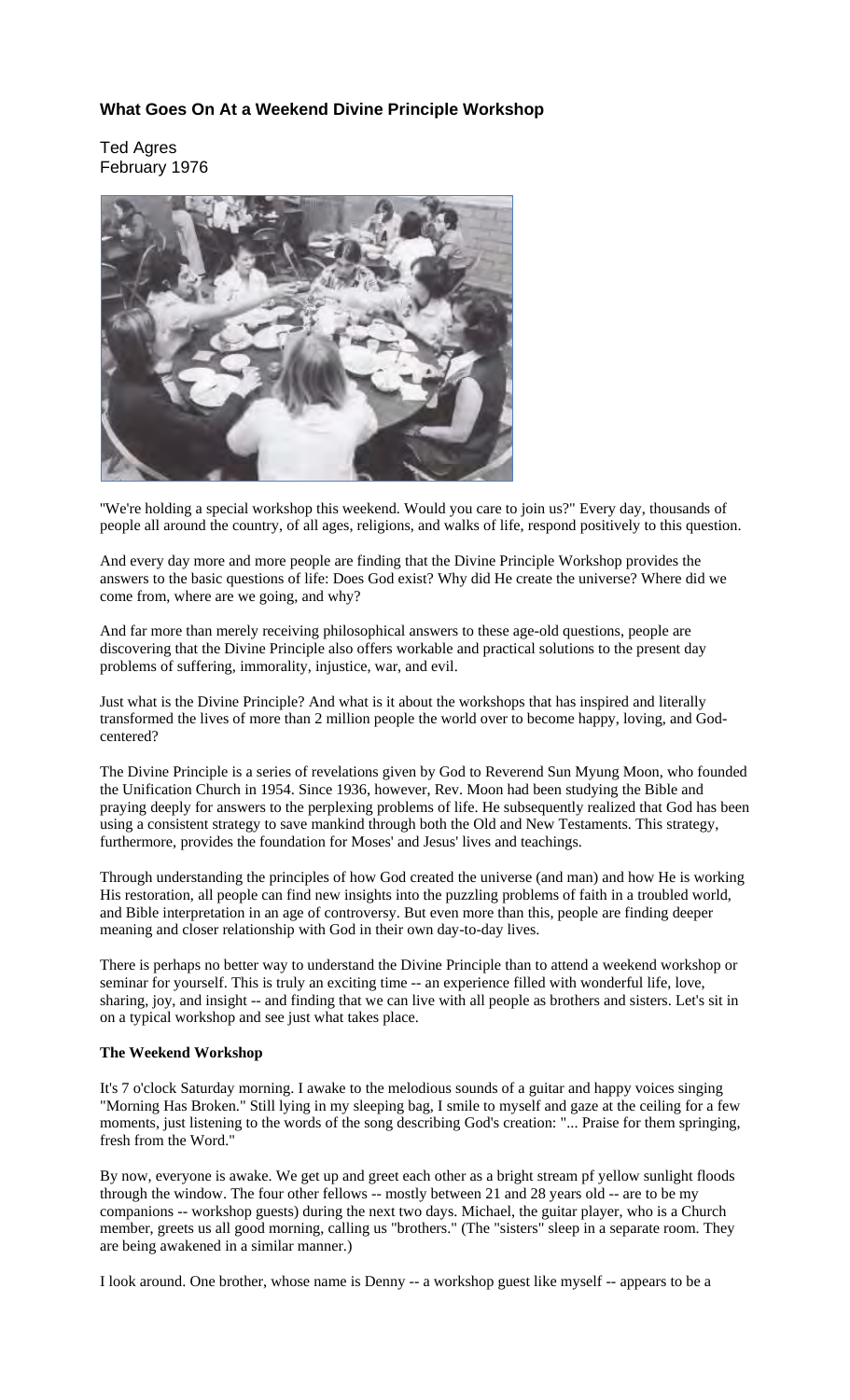"hippie," with long hair, beard, faded blue jeans, and all the rest. Another guest, Bill, looks like he might be an accountant (he's actually sales manager for a dry cleaning franchise). He dresses neatly in a shirt, tie, and sport coat. It seems as if there's a cross-section of today's youthful society in the room.

As I put on my shirt, I hear sounds of busy activity coming from other parts of the two-story house. We're in the outskirts of town, and outside it looks like a beautiful, clear day is in the offing. A feeling of excitement pervades the air as we speculate upon what the day might bring.



## **Why I Came**

But rolling up my sleeping bag, I can't help thinking back to the week before, when it all started. I had met this pleasantly smiling girl downtown, and she asked me if I was concerned about the state of our society and this nation. I told her I was and she then asked if I had any notion of how it might be changed permanently and for the better. I thought for a while, but had to admit I was stumped, for although I had definite feelings of what was wrong, I really didn't know how to bring a lasting, real solution, nor did I know of anyone who did.

It seemed to me that while the government is trying to legislate equality and peace and social organizations try to provide health care and other needed services, there is coo little emphasis on eliminating the source of the problems. Radical groups vehemently proclaim that we must destroy the capitalistic society. But their proclaimed "ideals" are unattractive: immorality, drugs, "do-your-own-thing," and eventual Communism.

None of these appeared to offer a permanent solution something that would get at the cause of today's many problems and deal with them at their roots. "Basically, the cause of the problem is man himself," Darlene (the girl downtown) said. "If we can become loving, concerned, open-hearted, and conscientious people, we couldn't steal from our neighbors, trample on the rights of others, or neglect those in need.

We'd automatically, intuitively, know what to do. Just as when your little child needs something, you don't hesitate or question whether you should give him what he needs. So if the whole world would have this type of concern, wouldn't it quickly become an ideal world?"

Well, there was no question in my mind that such a world would certainly be wonderful, but, naturally, I was skeptical that such a thing could ever come about. "How can you expect everyone to become good, open-hearted, idealistic, and caring," I asked her, "when there's so much greed, corruption, and evil in the world?"

Darlene invited me to attend an introductory lecture at the Unification Church that she said would explain how God created the world and His original plan for mankind. She also promised that further lectures at the workshop would show a way whereby mankind can come back to that ideal. "This is the time of the Second Coming, the new Messiah," she explained. "And if we can prepare for his coming and follow him, then God's ideal can be reestablished -- the actual Kingdom of Heaven on earth."

So here I am, at the weekend workshop, anxious to hear more about God's plan for man and how it can be accomplished. But, as I learn quickly, while the mind and spirit are most important, the body can't be ignored. So, exercises first! From 7:30 to 8 o'clock I find myself, along with everyone else, enthusiastically doing jumping jacks, windmills, jogging-in-place, and other kinds of stretching exercises. Both brothers and sisters participate in these exercises, which we do in a circle in the backyard. I had to admit that this was the first time I ever felt joyful while doing exercises! Probably because everyone was really "into" the activity.

## **Rarin' To Go**

What a great feeling to be completely awake, energized and "rarin' to go!" Now back inside the house, the delicious smell of cooking food greets me and I hurry along to breakfast. But breakfast isn't just breakfast. Like all meals in the Unification Church, it's an opportunity to share your thoughts and feelings and to get to know each other more. We start by singing a few songs. Jan, the sister leading the songs, is brightly dressed in a white blouse and orange skirt. Her smile and poise are so wholesome and pure that it's difficult but to smile and feel good -- just by looking at her!

Michael has been accompanying us on the guitar. After again welcoming everyone to the workshop, he offers a prayer and asks God to bless the meal and our activities for the day. We all say, "Amen." Next,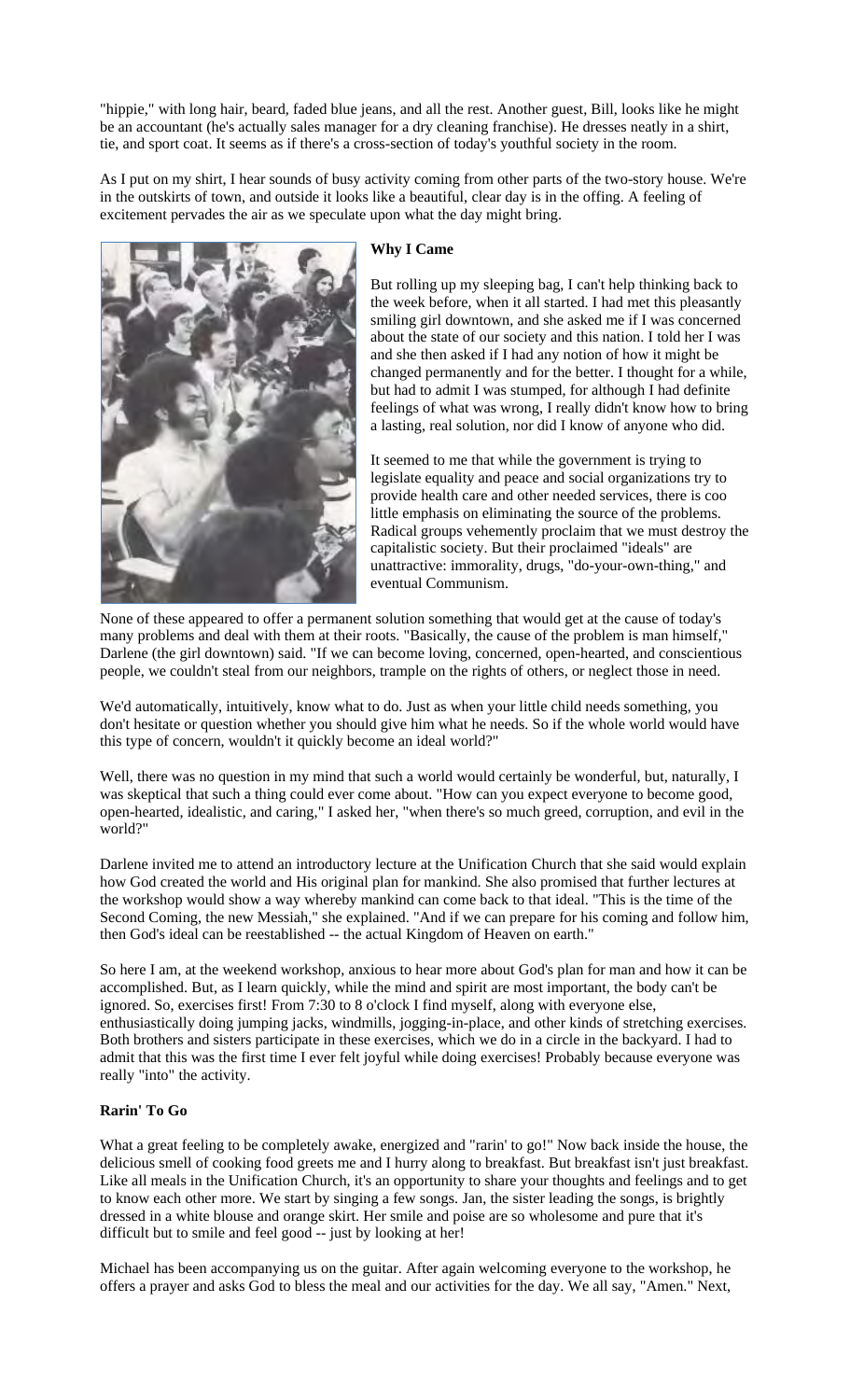Michael reads off the names of the Church members who are to be discussion group leaders and the guests (such as myself) who will be in each group. All five of us "brother workshop guests" are in one group, or team, with the group leader, an assistant, and one other Church member.

The four "sister guests" are assigned to a different group, with three other Church members. (I later asked Bill, my team leader, why men and women are separated in the discussions. He answered that it's easier for women and men to talk about personal issues more openly if they're in the company of their own sex. Although I kind of objected at first, I later realized how right Bill was.) Everyone clapped enthusiastically after the team announcements.

I really felt e cited and anxious to get started, and this feeling seemed to be shared by almost everyone in the room. When I smiled at another guest, he or she would smile back! So basic, yet what a difference compared to the indifference and negativity in the city.

Sitting with m:: group at the breakfast table, I found the meal (oatmeal, brown sugar, butter, milk, hardboiled eggs, toast and jelly) to be delicious and satisfying. If the workshop is as good as the cooking, I thought, this is really going to be something.

During breakfast, we introduce ourselves and get acquainted. Bill, the group leader, talks about his experiences before joining the Church, why he joined, and how much he's grown spiritually since being a member. "I just had an ordinary job," Bill says, "and I was kind of drifting, you might say. I didn't have any particular notion of a goal in life, so I got into drugs, like so many in our generation. Then, I met the Unification Church. After hearing the lectures and experiencing the hope they offered, I decided to get myself together and dedicate myself to serving God and mankind. So here I am.

It's been the greatest thing in my life!" His sincerity, openness, and positive attitude, plus his obvious capability as a leader, leave little doubt in anyone's mi n· that he's truly found something wonderful.



#### **Lectures**

By 9 o'clock, we've finished eating and help clean the tables. But an orientation meeting is to begin shortly in the lecture room, so we hurry over there. The lecture room is a place I find I'll be spending lots of my time during the next two days.

Michael introduces the lecturer, whose name is David. He's a pleasant-looking man, about 34 or 35, with curly hair and a ready smile. David's been a member of the Unification Church for eight years. He tells us, "We're about to undertake a wonderful journey -- a journey to uncover the origin of man and his history. We'll find out why and how man fell and how God has been working all throughout history, at times with saints and prophets, and at other times with kings and governments and societies, to restore man back to the ideal of love and happiness the Kingdom of Heaven on earth.

"We hope you'll have an exciting, stimulating experience," David continues. "You'll have ample opportunity to share and discuss any questions and ideas, as well as time for sports, entertainment, and special programs. We're all looking forward to a great time together."

Before the lecture begins, however, Michael gives some guidelines for our expected conduct.

These include no drugs or alcohol, keeping a high moral standard, and refraining from smoking as far as possible.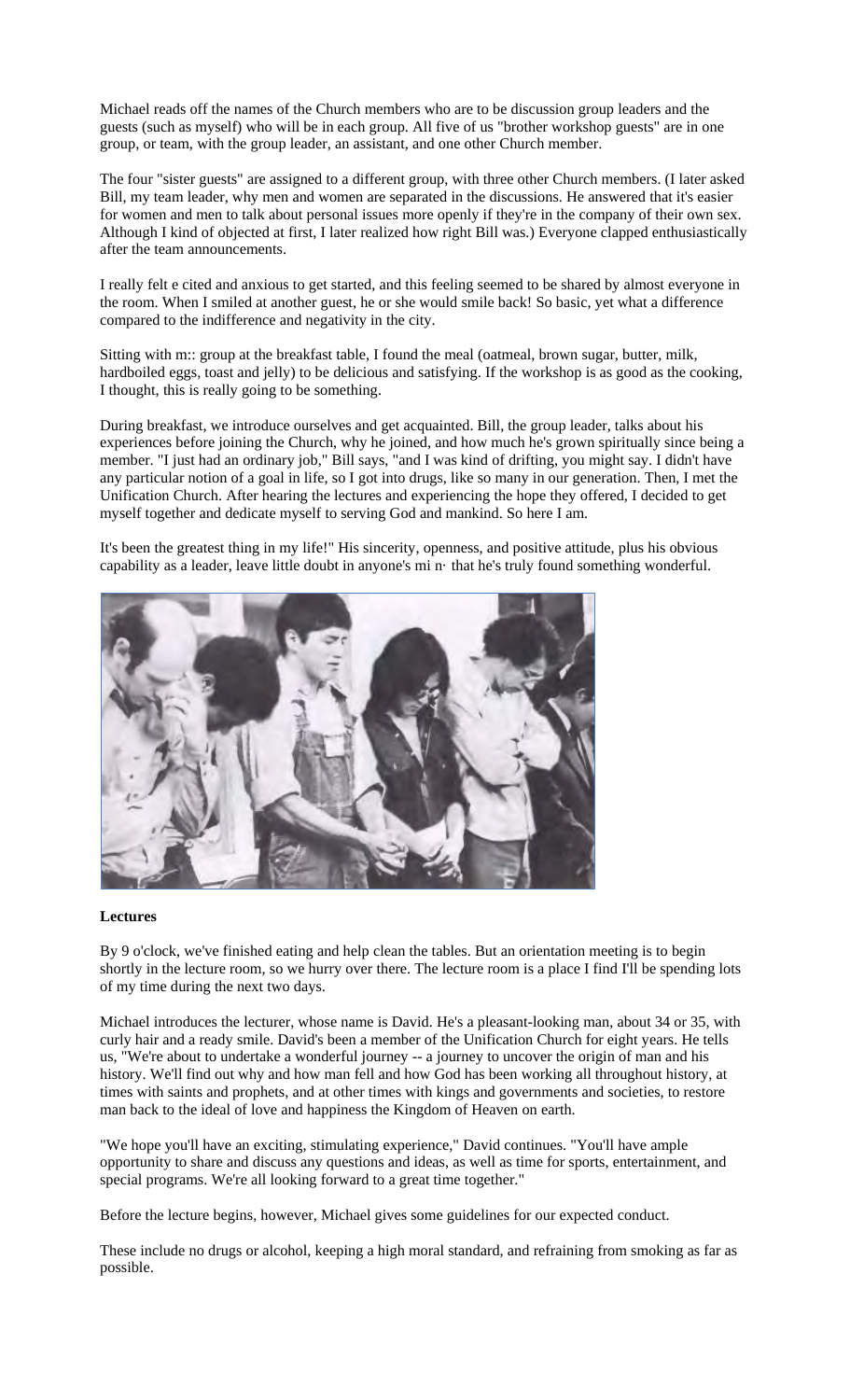The first lecture is called the Principle of Creation. But before it starts, Jan and Michael lead some songs: "This Land is Your Land," "To Be Alive," and "We Are One In the Spirit." I begin to see how amazing it is that singing a few songs together can raise the mood and "atmosphere" so quickly. Although I don't know all the words to the songs or know all the people so well, I'm beginning to feel a special closeness - a deep feeling of trust and love.



## **Knowing God**

I know that this is how God would want us to feel for each other. But we've been holding back because all too often our trust for others has been exploited and our love not returned or appreciated. Yet here, my intuition tells me, there is love already being given -- God's love and concern for His children.

The lecture starts. David explains how we can know that God exists and what He is like; why God created man and the universe; what are love, beauty, and goodness; the existence and nature of the world after death; and the ideal world God originally intended.

"Why did God create this world?" David asks. "According to the Bible, each time God created He said, 'It is good.' Therefore, God made creations to be objects of goodness, and goodness can bring joy. To have an object of goodness is also to have an object of joy. Therefore, God must have made creation to receive joy."

After a few breaks for cookies and hot chocolate, David begins to talk of humanity as one family. The reality and truth of this hits home strongly, based upon understanding the ideal that God always wanted. Beginning to get inspired, he says, "Actually,

we're all brothers and sisters for we now understand that we all have a common parent -- God. That makes us all part of one, big family.

We may have black, yellow, red, or white skin, but inside, is our blood different colors? No. All blood is red. And regardless of our race, nationality, or background, we all feel the same human emotions: love, happiness, depression. This shows our common source, our common lineage."

By this time, everyone -- guests and staff members alike -- is genuinely inspired and excited. A warm feeling of unity and joy, like a glow pervades the room, unlike anything I've ever experienced. During lunch, I again sit with my group and enjoy a "family atmosphere." Like breakfast, lunch is more than just a meal -- it's a time to share and feel good. So, during the meal, we sing songs and various staff people stand and tell something about the Unification Church and their experiences in it. Even some of the guests get up spontaneously and tell how much they're enjoying the workshop and experiencing love in a concrete way. It's easy to tell something wonderful is going on!

## **Everyone Wins**

If I thought the warm, wonderful atmosphere was at its limit, I was wrong. Sports come after Lunch - healthy for the body and mind together. It's more important to be a good sport (winner or loser), than to actually win. Everyone naturally plays with the desire to win, but also with consideration for the other players -- on both teams. No matter who wins, everyone feels good! In a sense, everyone wins!

After dodgeball, there's time for refreshments, resting, and cleaning up. By 4:30, we're ready for the next lecture, The Fall of Man.

David explains the nature and origin of evil and how it continues to exist today. He also clarifies the true nature of freedom. "Man now has two selves within himself: good and evil. Which of the two is the genuine self or true self? It must be the good self. Nevertheless, there's another self, contradictory to the true self, so we must understand the source of this evil. Man lost his relationship with God when Adam and Eve fell in the Garden of Eden. This fall, initiated by Satan, brought separation from God -- spiritual death. Sin is being distant from God."

After the lecture, we meet in groups, pray, and discuss what we've learned. Many questions are asked and Bill and the other Church staff members answer. I myself find the Divine Principle to be logical and meaningful so far. Other guests tell me this is the first time the Bible has made real sense to them.

The final lecture of the day is called Mission of the Messiah. After we hear of God's wonderful plan for